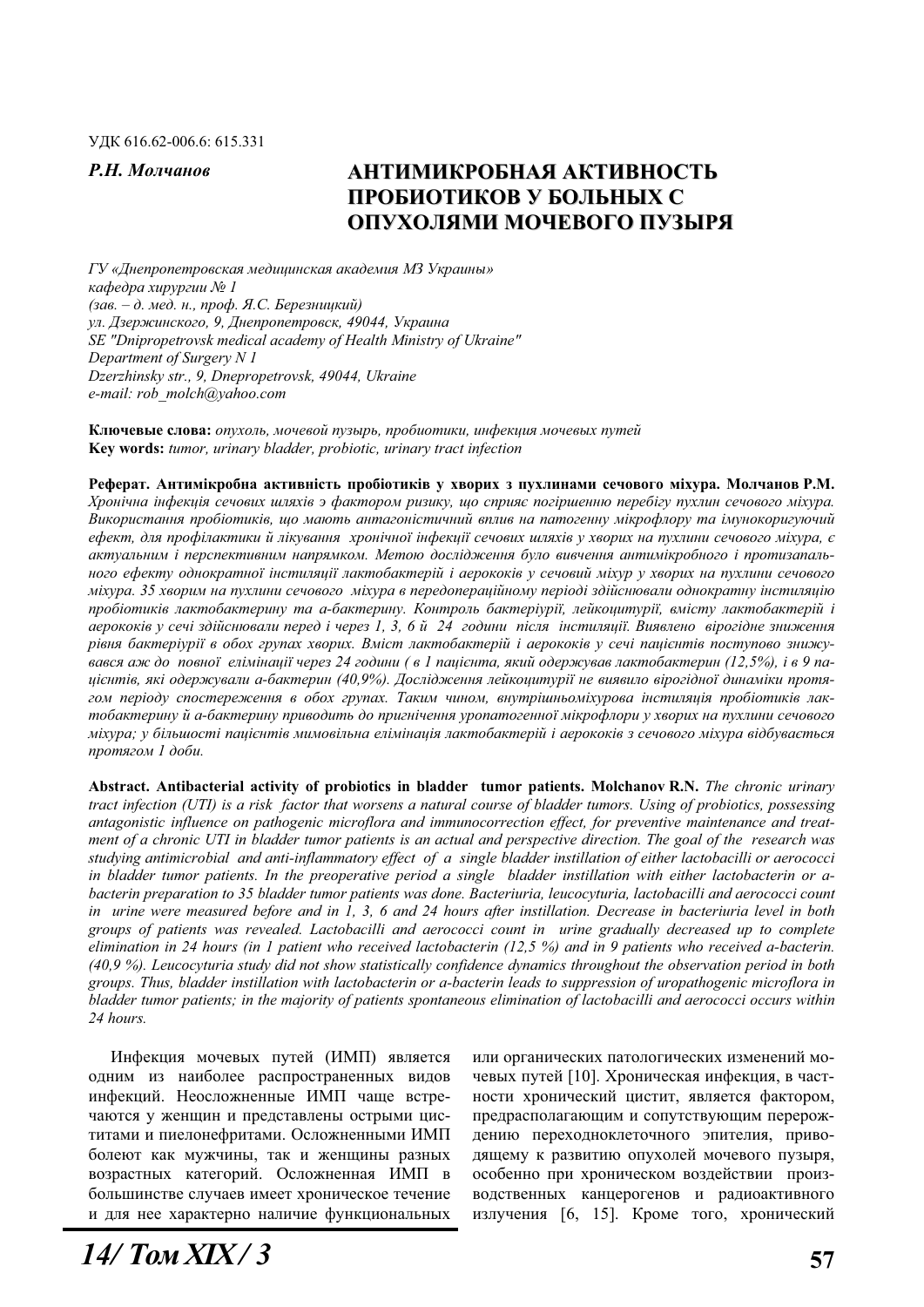шистит является одним из важных факторов развития плоскоклеточного рака или плоскоклеточной метаплазии на фоне переходноклеточного рака мочевого пузыря, для которых характерно более агрессивное течение [13]. Часто встречающаяся полирезистентность микрофлоры и ослабление как местного, так и общего иммунитета у пациентов, страдающих опухолями мочевого пузыря, являются факторами, осложняющими лечение хронической инфекции мочевых путей [7, 9].

В последнее время существует множество публикаций об эффективности использования пробиотиков для лечения инфекций различных локализаций. Проявляя антагонистические свойства в отношении патогенной микрофлоры, пробиотики обладают способностью к стимуляции иммунитета [8].

Наиболее часто применяемыми в лечебной практике пробиотиками являются лактобактерии, которые используются для лечения воспалительных процессов различных локализаций. Пероральное использование лактобактерий является признанным методом лечения дисбиозов [11]. Среди пробиотиков также заслуживают внимания Aerococcus viridans 167, входящий в состав препарата а-бактерин, который используется для профилактики и лечения дисбактериозов и гнойно-воспалительных процессов различных локализаций [4]. Несмотря на эффективность этих препаратов, применение их в урологической практике ограничено профилактикой инфекции мочевых путей у женщин. Данные о противоопухолевой активности некоторых штаммов лактобактерий и аэрококков получены пока только в экспериментальных исследованиях и нуждаются в дальнейшем изучении [2, 3, 12].

Учитывая особенности антагонистического воздействия данных препаратов на патогенную микрофлору, а также наличие эффекта иммунной стимуляции, применение данных препаратов для профилактики лечения хронической инфекции мочевых путей у пациентов, страдающих раком мочевого пузыря, является актуальной и перспективной проблемой.

Цель исследования - изучить антимикробный и противовоспалительный эффект однократной инстилляции в мочевой пузырь препаратов лактобактерий и аэрококков у пациентов с опухолями моченого пузыря.

#### МАТЕРИАЛЫ И МЕТОДЫ ИССЛЕДОВАНИЙ

Обследовано 35 пациентов (мужчин - 30, женщин-5), поступивших для лечения в урологическое отделение КУ «Областная клиническая больница им. И.И. Мечникова» стационар с диагнозом опухоль мочевого пузыря. Средний возраст больных составил 63,1 года (от 35 до 82 лет). Все пациенты были детально ознакомлены с целью и особенностями проведения процедуры, подписано информированное согласие. После мочеиспускания, по катетеру, введенному в мочевой пузырь, вводили 5 ед. препарата лактобактерин (Биофарма), разведенного в 10 мл физиологического раствора NaCl, содержащих  $10^8$  колониеобразующих единиц (КОЕ)/мл Lactobacillus platnarum u Lactobacillus fermentum или 10 мл препарата а-бактерин, содержащего  $10^8$  бактерий/мл Aerococcus viridans 167. Инстилляция препаратов проводилась однократно за 1-5 суток до оперативного вмешательства. Исследовали образцы мочи, полученной путем самостоятельного мочеиспускания, в течение 1 часа до и через 1, 3, 6 и 24 часа после инстилляции. Проводили микроскопическое исследование с подсчетом количества лейкоцитов и эритроцитов в 1 мл мочи с использованием камеры Горяева. Бактериологическое исследование проводили путем посева на среду Эндо, кровяной агар с последующей биохимической идентификацией возбудителей. Количественный учет бактерий в моче проводили с использованием метода разведений. Для выявления содержания лактобактерий и аэрококков использовали соответственно среду Elliker и индикаторную питательную среду, содержащую йодид калия.

Статистическую обработку результатов проводили с использованием пакета статистики Statistica 6.0. После проведения теста на нормальность распределения использовали непараметрическую статистику Фридмана, Манна-Уитни. Для удобства обработки результатов проведения количество бактерий и лейкоцитов предварительно подвергали логарифмированию. Разницу результатов считали статистически достоверной при значении р<0,05.

#### РЕЗУЛЬТАТЫ И ИХ ОБСУЖДЕНИЕ

Из 35 пациентов, которым было проведено бактериологическое и микроскопическое исследование мочи, у  $5(14,3\%)$  посевы роста не дали. Из 30 пациентов у 2 высеяны микробные асcоциации (Ent.faecalis+E.coli и Ent.faecalis+ St.epidermidis), у остальных 28 высеяны монокультуры, среди которых преобладали штаммы St.epidermidis (табл. 1). Истинная бактериурия  $(>100 000 \text{ KOE/mJ})$  наблюдалась у 15 пациентов, в то время как лейкоцитурия, свидетельствующая о наличии воспалительного процесса мочевых путей (более 4000/ мл), наблюдалась у 24 пациентов.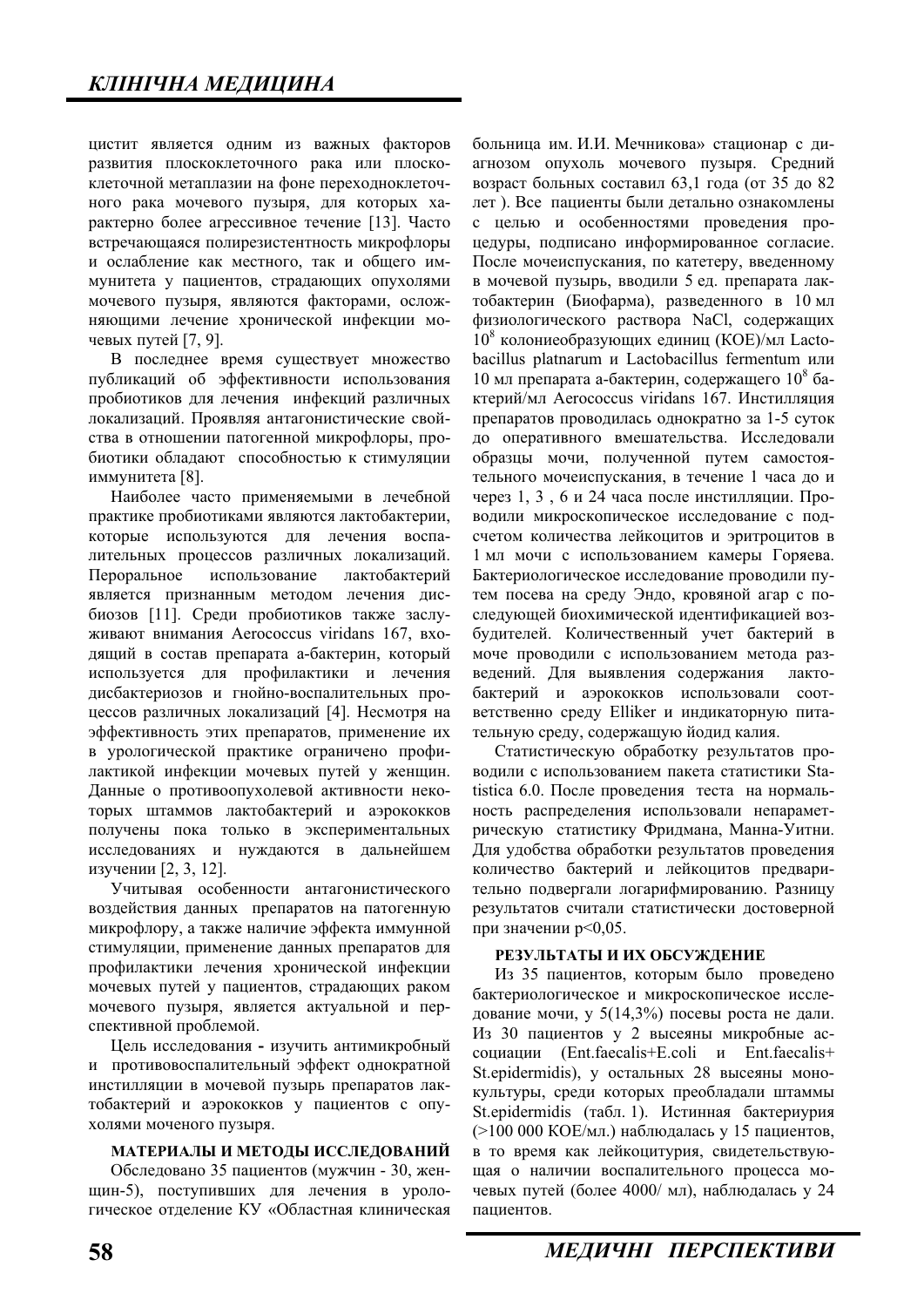| Штамм               | Количество   | Микробные<br>ассоциации      | Истинная<br>бактериурия | Лейкоцитурия |  |
|---------------------|--------------|------------------------------|-------------------------|--------------|--|
| Отсутствие роста    | $5(14,3\%)$  | $\overline{\phantom{a}}$     |                         | $1(2,9\%)$   |  |
| Citr. freundii      | $1(2,9\%)$   | -                            | $1(2,9\%)$              | $1(2,9\%)$   |  |
| E.coli              | $4(11,4\%)$  | $\qquad \qquad \blacksquare$ | $2(5,8\%)$              | $2(5,8\%)$   |  |
| <b>Ent.faecalis</b> | $4(11,4\%)$  | 1(2,9,9)                     | $3(8,3\%)$              | $3(8,3\%)$   |  |
| Kl. pneumoniae      | $1(2,9\%)$   | -                            | 1(2,9,9)                | $1(2,9\%)$   |  |
| Ps. aeruginosa      | $4(11,4\%)$  | $\overline{\phantom{a}}$     | $2(5,8\%)$              | $4(11, 4\%)$ |  |
| St.epidermidis      | $12(34,3\%)$ | 1(2,9,9)                     | $4(11,4\%)$             | 10(28,6%)    |  |
| St.saprophyticus    | $4(11,4\%)$  | $\blacksquare$               | $2(5,8\%)$              | $2(5,8\%)$   |  |
| Всего               | 35 $(100\%)$ | $2(5,8\%)$                   | $15(42,9\%)$            | 24(68,6%)    |  |

#### Результаты посева мочи больных с опухолями мочевого пузыря при поступлении в стационар

Бактериурия является важным фактором в диагностике мочевой инфекции. Понятие «истиной» бактериурии (10<sup>5</sup> КОЕ/мл), предложенное E.H. Kass (1960) для диагностики пиелонефрита у беременных, по-прежнему широко используется в диагностике инфекций мочевых путей. Тем не менее, установлено, что не существует универсального фиксированного показателя значимой бактериурии, применимого ко всем случаям инфекции мочевых путей. Исследование пиурии является одним из способов дифференцирования колонизации мочевых путей от инфекции [1].

Исследование динамики бактериурии через 1, 3, 6 и 24 часа после инстилляции пробиотиков в мочевой пузырь (табл. 2) показало наличие достоверных различий при исследовании динамики бактериурии как в группе пациентов, получавших лактобактерин ( $\chi^2$ =15,79, p<0,003), так и Абактерин ( $\chi^2$  =19,22, p<0,0007), при этом, бактериурия максимально снижалась в промежутке 3-6 часов, после чего наблюдалась обратная тенденция. Известно, что лактобактерии и аэрококки обладают антагонистическими свойствами в отношении патогенной микрофлоры, что дает возможность их использования для коррекции локальных микробиоценозов. Известно, что штаммы лактобактерий подавляют рост уропатогенной E, coli, алгезию патогенной флоры к уротелию и могут быть эффективно использованы для профилактики цистита у женщин [14, 16]. Антагонистическое действие аэрококков установлено при лечении гнойно-воспалительных процессов различной локализации [4].

Исследование лейкоцитурии в группах сравнения не выявило достоверной динамики в течение периода наблюдения ни у пациентов, получавших лактобактерин ( $\chi^2$  =2,63, p<0,62), ни а-бактерин ( $\chi^2$ =6,36, р<0,17). Отсутствие динамики количества лейконитов в ответ на снижение бактериурии вероятно связано с ограниченным временем воздействия пробиотика. При этом подавление патогенных бактерий происходит намного быстрее, чем реакция местного иммунитета на снижение количества патогенной микрофлоры.

При межгрупповом сравнении уровней бактериурии и лейкоцитурии с использованием критерия Манна-Уитни достоверных различий не выявлено.

Исследование содержания бактерий-пробиотиков в моче пациентов через 1, 3, 6 и 24 часа после инстилляции показало достоверное снижение их содержания как в группе, получавшей лактобактерин ( $\chi^2$ =22,95 p<0,00004), так и а-бактерин ( $\chi^2$ =36,69, p<0,000001), вплоть до полной элиминации к 24 часам (у 1 пациента, получавшего лактобактерин (12,5%), и у 9 пациентов, получавших а-бактерин (40,9%)).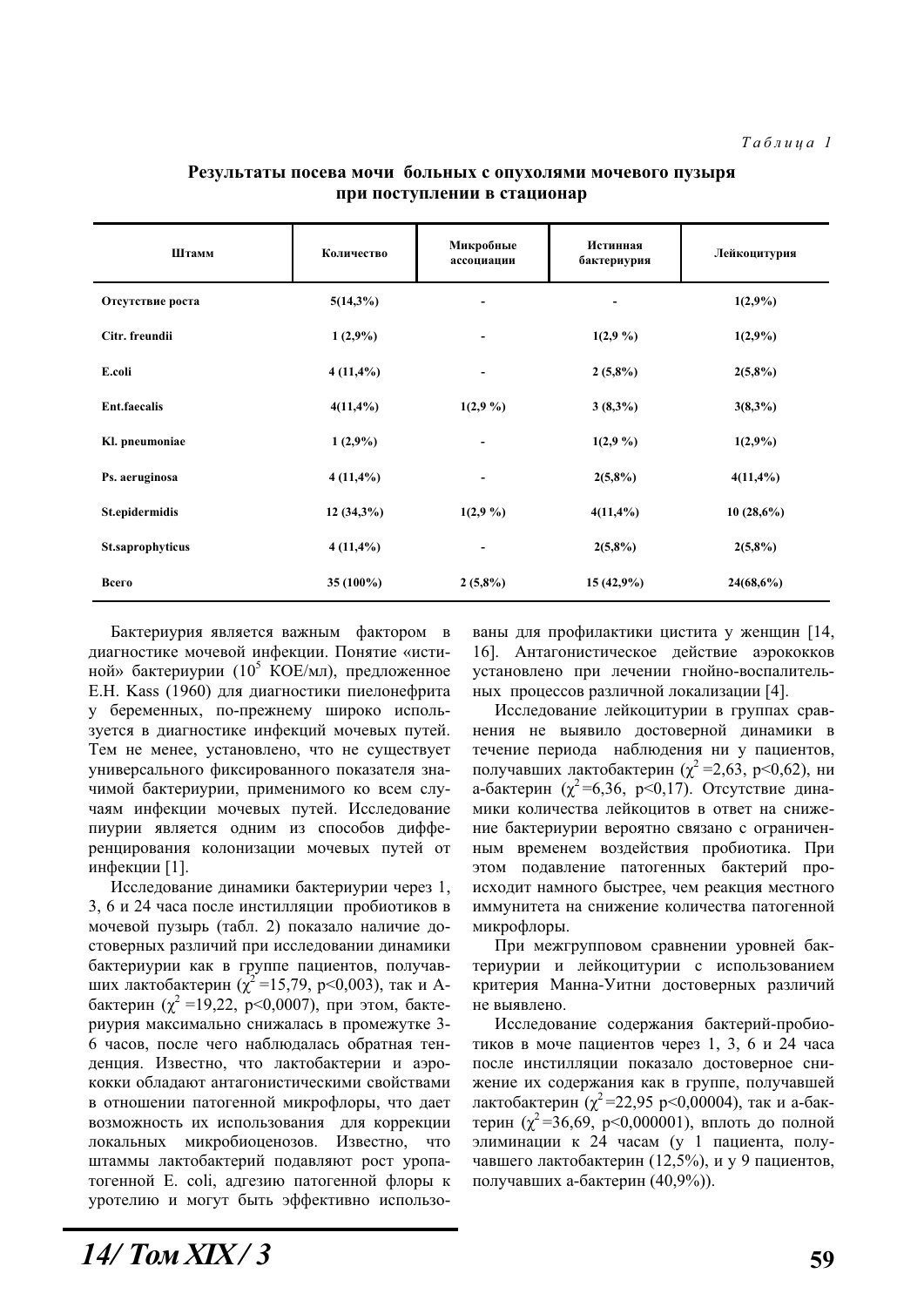| Показатели                  | Сроки          | Группы                   |                   | Критерий Манна-Уитни         |                          |
|-----------------------------|----------------|--------------------------|-------------------|------------------------------|--------------------------|
|                             |                | лактобактерин<br>$(n=8)$ | а-бактерин (n=22) | Z                            | p                        |
| Бактериурия (lg)            | ДО             | $4,78 \pm 0.7$           | $3,72 \pm 1,47$   | 0,69                         | 0,49                     |
|                             | 1 <sub>4</sub> | $4,34\pm1,22$            | $3,47 \pm 1,43$   | 0,85                         | 0,39                     |
|                             | 3 <sub>q</sub> | $4,21 \pm 1,58$          | $2,63\pm0,96$     | 1,37                         | 0,17                     |
|                             | 6ч             | $2,81 \pm 1,07$          | $3,04\pm1,19$     | 0,92                         | 0,36                     |
|                             | 24ч            | $3,13\pm1,59$            | $3,32 \pm 1,07$   | 0,21                         | 0,83                     |
| Критерий Фридмана           | $\chi^2$       | 15,78                    | 19,21             | $\blacksquare$               | $\blacksquare$           |
|                             | p<             | 0,003                    | 0,0007            | $\qquad \qquad \blacksquare$ | $\blacksquare$           |
| Пиурия                      | ДО             | $4,61 \pm 0,91$          | $4,41 \pm 1,23$   | 0,32                         | 0,75                     |
|                             | 1 <sub>q</sub> | $4,71 \pm 0,80$          | $4,80 \pm 1,01$   | $\bf{0}$                     | $\mathbf{1}$             |
|                             | 3 <sub>4</sub> | $4,49 \pm 0,98$          | $4,72 \pm 0,50$   | 0,44                         | 0,66                     |
|                             | 6ч             | $4,21\pm0,92$            | $4,82 \pm 1,04$   | 1,79                         | 0,07                     |
|                             | 24ч            | $4,41\pm0,79$            | $4,46 \pm 0,83$   | 0,14                         | 0,88                     |
| Критерий Фридмана           | $\chi^2$       | 2,63                     | 6,33              | $\blacksquare$               | $\blacksquare$           |
| лактобактерии,<br>аэрококки | p<             | 0,62                     | 0,17              | $\blacksquare$               | $\blacksquare$           |
|                             | 1 <sub>4</sub> | $8,64\pm0,78$            | $4,06 \pm 0,65$   | 4,31                         | 0,00001                  |
|                             | 3 <sub>4</sub> | $6,80\pm1,29$            | $3,57 \pm 0,68$   | 3,91                         | 0,00009                  |
|                             | 6ч             | $4,38 \pm 1,61$          | $2,31 \pm 0,43$   | 3,55                         | 0,0004                   |
|                             | 24ч            | $2,30\pm1,70$            | $0,61\pm0,96$     | 2,09                         | 0,03                     |
| Критерий Фридмана           | $\chi^2$       | 22,95                    | 36,69             |                              | $\blacksquare$           |
|                             | p<             | 0,00004                  | 0,000001          |                              | $\overline{\phantom{a}}$ |

#### Динамика показателей бактериурии и пиурии после однократной **внутрипузырной инстилляции а-бактерина и лактобактерина (M±m)**

#### **ВЫВОДЫ**

1. Однократная внутрипузырная инстилляция пробиотиков лактобактерина и а-бактерина у больных с опухолями мочевого пузыря приводит к подавлению уропатогенной микрофлоры.

2. У большинства пациентов самопроизвольная элиминация лактобактерий и аэрококков происходит в течение 1 суток, что свидетельствует о необходимости повторних введений препаратов для достижения пролонгированного антагонистического эффекта.

### СПИСОК ЛИТЕРАТУРЫ

1. Боровиков В. STATISTICA: искусство анализа данных на компьютере для профессионалов. - 2-е изд. / В. Боровиков. – СПб.: Питер, 2003. – 688 с.

2. Молчанов Р.М. Вплив бактеріального фактора на розвиток рака сечового міхура в експерименті на тваринах / Р.М. Молчанов, А.С.Короленко // Урологія. – 2006. – № 4 – С. 35-37.

3. Риженко С.А.Дослідженя дії пробіотичного urramy A. viridans 167 на перещеплювані культури клітин /